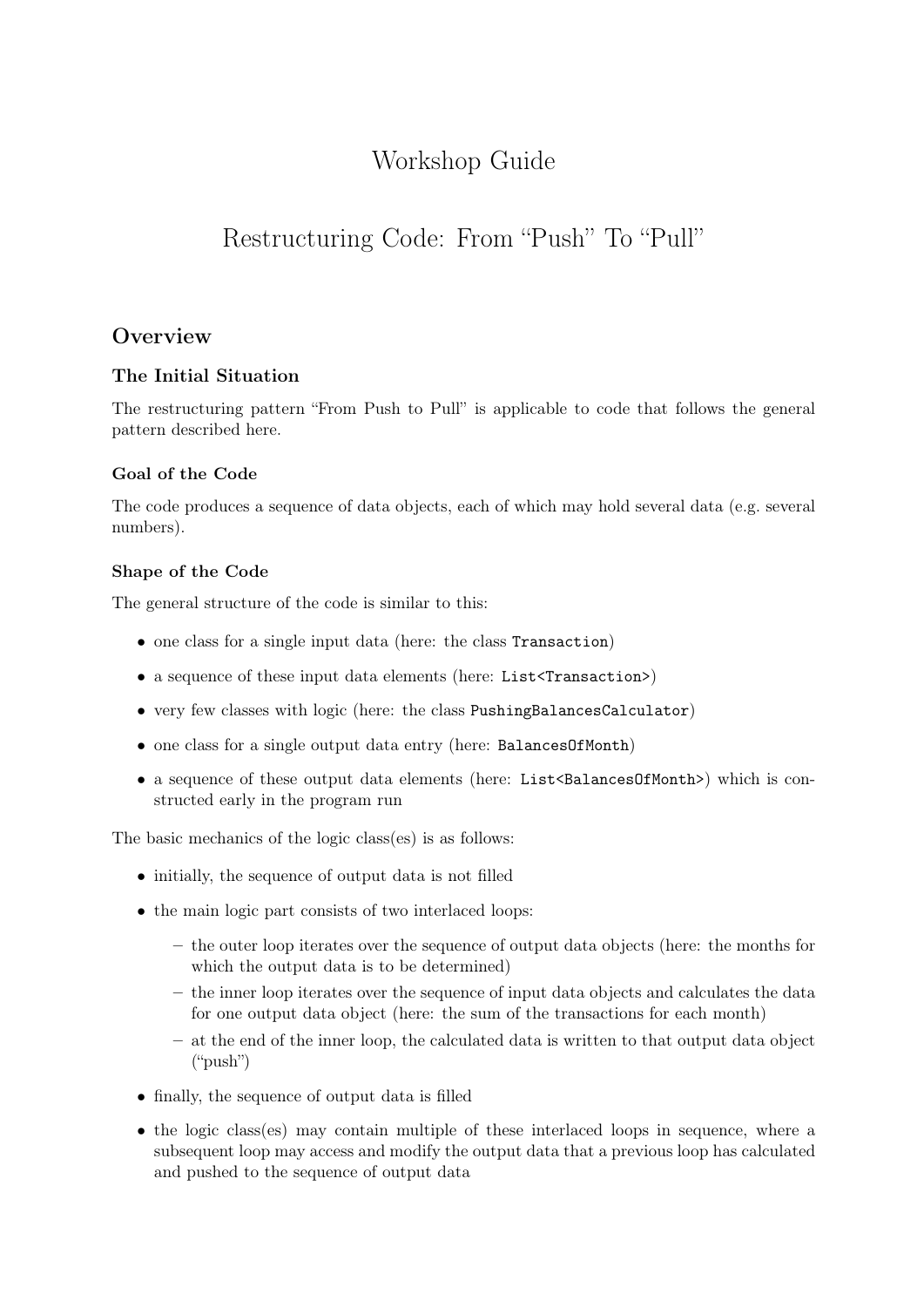### First Impressions of the Code

The code doesn't look too bad. It has some issues. The algorithm is not easy to understand. Testing is only possible on an integration base. There is no isolation or abstraction.

### Desired Final Situation

The code should be crisper. That means: easy to read, understand, test and extend. The overall goal is to extract the calculations of the individual values into separate methods. This can be broken up into three major parts:

- 1. Disentangle the for loops, isolate the loop body and extract it
- 2. Build one data object for each loop iteration (instead of reusing the same object over and over again)
- 3. Isolate the calculations of the distinct values into separate methods and calculate them on demand

In the following, we will split up these two parts into fine-grained steps that can be applied to the code.

We do this by:

- Defining one interaction point with outside objects (Step 1)
- Separating value calculation from iteration (Steps 2-4)
- Encapsulating the calculation object (Steps 5-6)
- Separating calculation for each value (Step 7-8)
- Eliminating unwanted state (Step 9-10)
- Tidying up (Step 11)
- Achieving the "Pull" Structure (Final Step)

### Restrictions / Rules:

- Change one thing at a time.
- Right now, we neither want to change the outside world nor our calculator class API, only the internals of our calculator class. The result objects (BalancesOfMonth) represent the outside world in our example. Therefore, we will leave the result objects and the fillData method signature untouched.

Note: The workspace with the step number contains the solution to the step!

# Part I: Disentangle the For Loops and Extract the Loop Body

#### Overall Goal:

Extract most of the outer for loop body into a separate method. This new method must not know about the result object!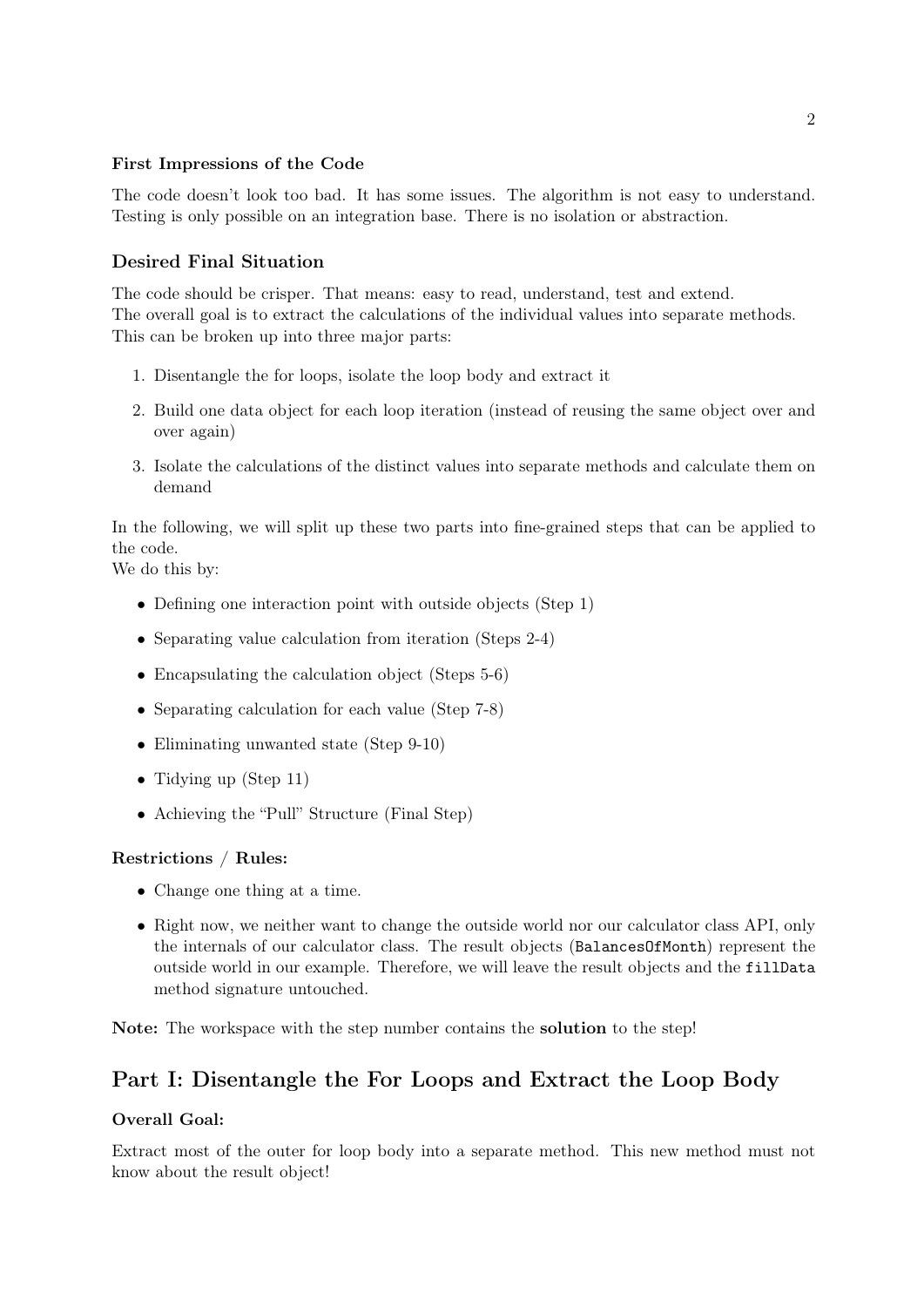## Pre-Arrangements (Workspace: Push)

Tidy up the code, rename local variables to make their names more descriptive. Push the loops as far to the outside of the method as possible (move as much code as possible inside the loop bodies).

# Step 01: Decoupling from the outside world

### Observations:

- The outer loop iterates over the list of result objects that need to be filled with the calculated data.
- The method calculates two values for each result object: balance and averageBalance.
- These two values cannot both be returned from a single method.

### Solution:

Create an object that will transport the calculated values. This intermediate object will only hold the values, it will not contain any logic. It will have one setter that sets all calculated values simultaneously. It will also have getters, one for each of the calculated values.

In the main logic part, we will create one such intermediate object at the beginning of the calculation. Instead of directly writing the calculated values to the output data structure, we write them to the intermediate object and then read them again from the intermediate object in order to write them to the output data structure. We reuse the same intermediate object for each run through the loop.

### Modified:

BalanceAndAverage is created PushingBalancesCalculator.fillData()

# Step 02: Preparing for method extraction: Resolving ambiguous return values

### Observations:

• If we tried to extract the body of the outer loop into a method, we would be told that this method manipulates two variables which cannot both be returned, namely balance and latestBalance.

### Solution:

- Move the two local variables into the loop body.
- Regarding balance:

If we write balance to balanceAndAverage at the end of the loop, we can read balance from balanceAndAverage at the beginning of the loop.

• Regarding lastBalance:

At the end of the loop, lastBalance equals balance, so we can set lastBalance to balance at the beginning of the loop.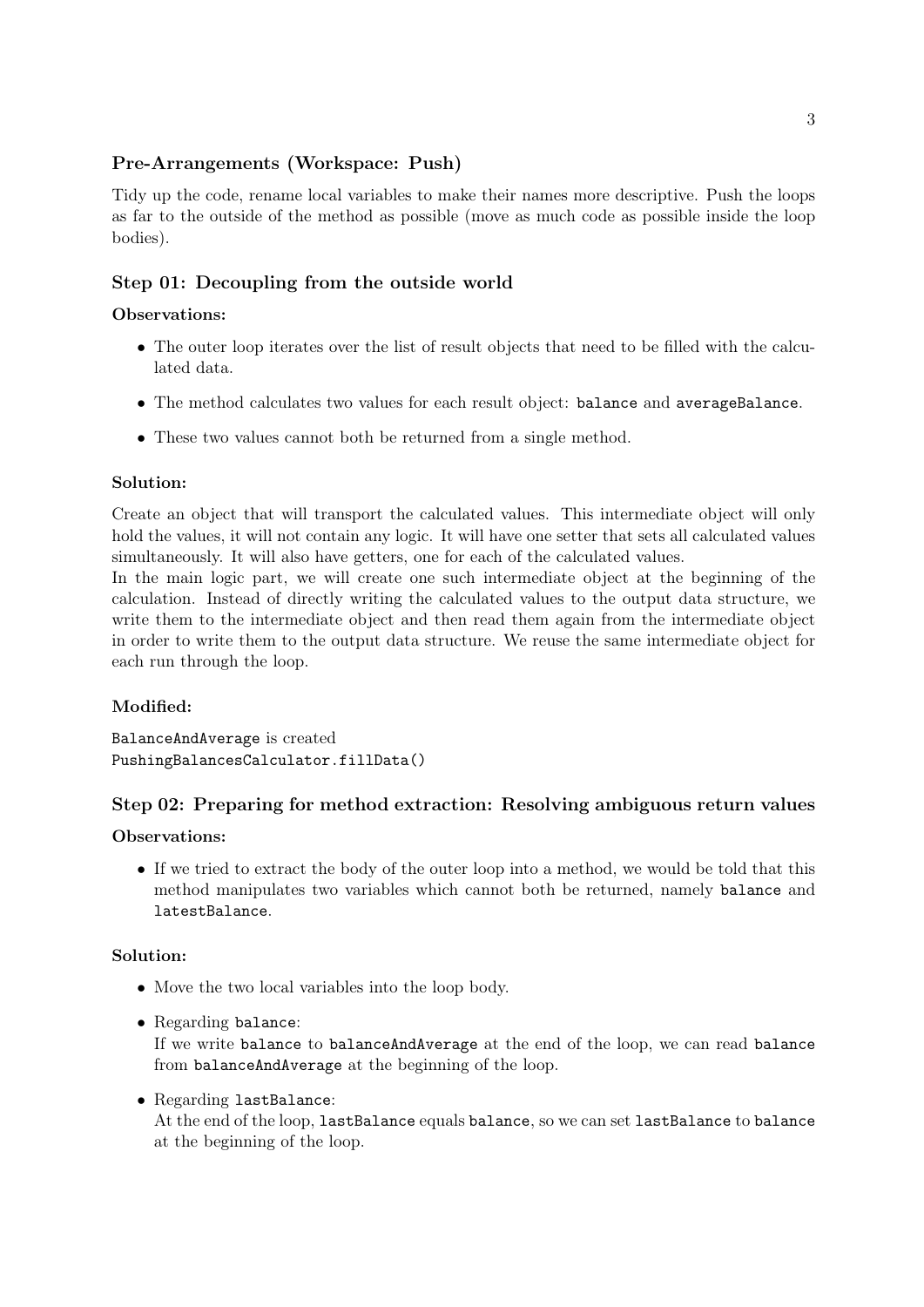### Modified:

### PushingBalancesCalculator.fillData()

# Step 03: Preparing for method extraction: Purifying the dependencies

### Observations:

- We only need the date from the BalancesOfMonth object, namely for calculating the current ultimo.
- If we extracted the body of the outer loop into a method, this method would depend on our outer world, i.e. BalancesOfMonth.
- If we extracted the body of the outer loop into a method, this method would depend on state of our object, namely transactions (inside transactionsOfMonth).

Both dependencies are undesirable.

### Solution:

- Move the transaction filtering to the top of the loop.
- Extract the date from the BalancesOfMonth object, move it to the top of the loop and use it in the rest of the method body.

### Modified:

```
PushingBalancesCalculator.fillData()
```
### Step 04: Separation of Calculation and Iteration

#### Observations:

• We can now extract the major part of the method body into a separate method.

### Solution:

Let's do it!

### Modified:

PushingBalancesCalculator.fillData() PushingBalancesCalculator.calculateValuesForMonth() is created

# Part II: One object for each loop iteration

# Overall Goal:

Build one data object for each loop iteration (instead of reusing the same object over and over again).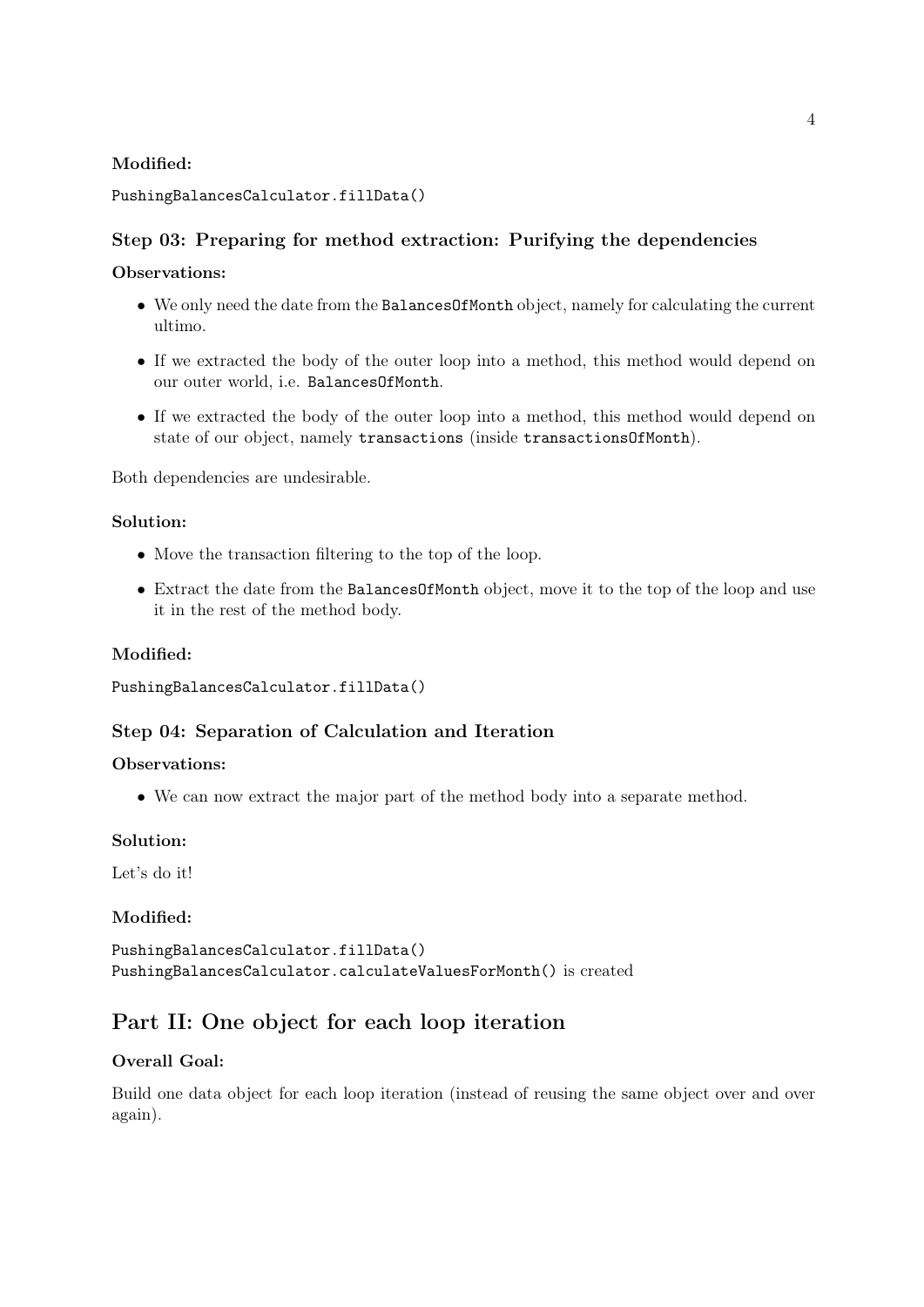# Step 05: Separation of concerns (Putting the Code Where it Belongs)

## Observations:

- The extracted method uses the intermediate data object as in-out-parameter, so it can read values from the previous iteration (if required) and write the calculation results into the data object.
- The extracted method only operates on this parameter but not on the state of the class it is in. (Code smell: Feature Envy)

# Solution:

The extracted calculation method can be moved to the class of the intermediate object. (If this is not done via an automated refactoring: This changes the invocation site of the method as well.)

And don't forget to manually move the method calculateProportionalBalance as well! - After that you can (automatically) change the signature of the extracted method to remove the PushingBalancesCalculator parameter.

### Modified:

```
PushingBalancesCalculator.calculateValuesForMonth() is moved to
BalanceAndAverage.calculateValues()
PushingBalancesCalculator.calculateProportionalBalance() is moved to
BalanceAndAverage.calculateProportionalBalance()
PushingBalancesCalculator.fillData() (method invocation is adapted to moved method)
```
# Step 06: Use New Instance of Intermediate Object for Each Execution of the Inner Loop Body

Observations:

- The for loop reuses the same BalanceAndAverage object in each loop iteration.
- The only value that needs to be transported from one iteration to the next is the balance of the preceding iteration, which is already retrieved anyway.

### Solution:

In this step, we want each execution of the loop body to create its own intermediate object. If the value calculation uses values from a previous calculation, we need to take care of this and pass on the required values from the previous intermediate object to the calculation method, possibly widening its signature.

In our example, we explicitly pass the preceding balance to the calculation. We have to fetch it from the previous result before creating a new instance.

### Modified:

```
PushingBalancesCalculator.fillData()
BalanceAndAverage.calculateValues()
```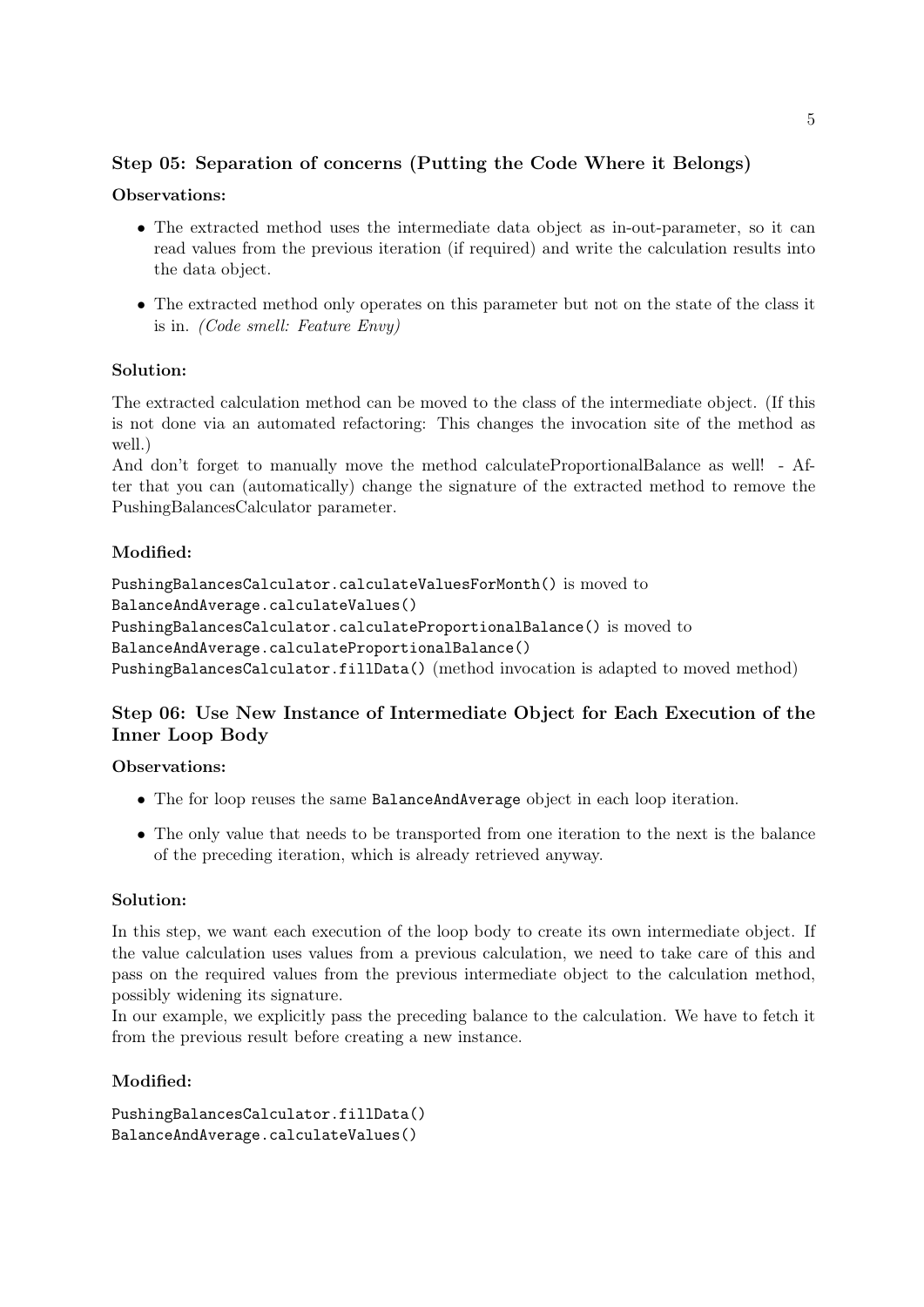# Part III: From Calculating the Values Up-Front to Calculating the Values On-Demand

## Overall Goal:

Currently, all values are calculated up-front with an explicit command from the outside, no matter whether they are needed or not. It would be much nicer if our object could calculate the values on-demand when (and only when) they are needed.

In order to achieve this, we transform the overall calculation method into individual methods that return each value on demand.

# Step 07: Remove the Parameters from the Value Calculation Method

### Observations:

- We still need to explicitly invoke the value calculation on the intermediate object.
- We pass all required inputs into the calculation method.

### Solution:

The first step to removing the calculation method is to pass the input values into the constructor of the result object, thus turning these inputs into state for the calculating object.

### Modified:

BalanceAndAverage (fields, constructor, method signature) PushingBalancesCalculator (method and constructor invocation)

### Step 08: Split up the Value Calculation

#### Observations:

- So far, we still calculate all values at once, in the same method.
- This method invokes a setter that writes all values into the intermediate object's attributes in one go (we introduced this setter in Step 1).

### Solution:

In this step, we split up the value calculations. In order to do so, we duplicate the calculation method calculateValues such that we get one method for each of the values that we want to calculate. We name these methods accordingly. For our examples, appropriate names would be calculateBalance and calculateAverageBalance.

In the body of the overall calculation method calculateValues, we now only invoke the two individual value calculation methods.

Now we can remove all code from each of the methods that is not related to calculating the value for which the method is responsible. Each of these methods only sets the value it is responsible for, and it directly sets the value into the corresponding field.

Finally, we can remove the setter that sets all values simultaneously.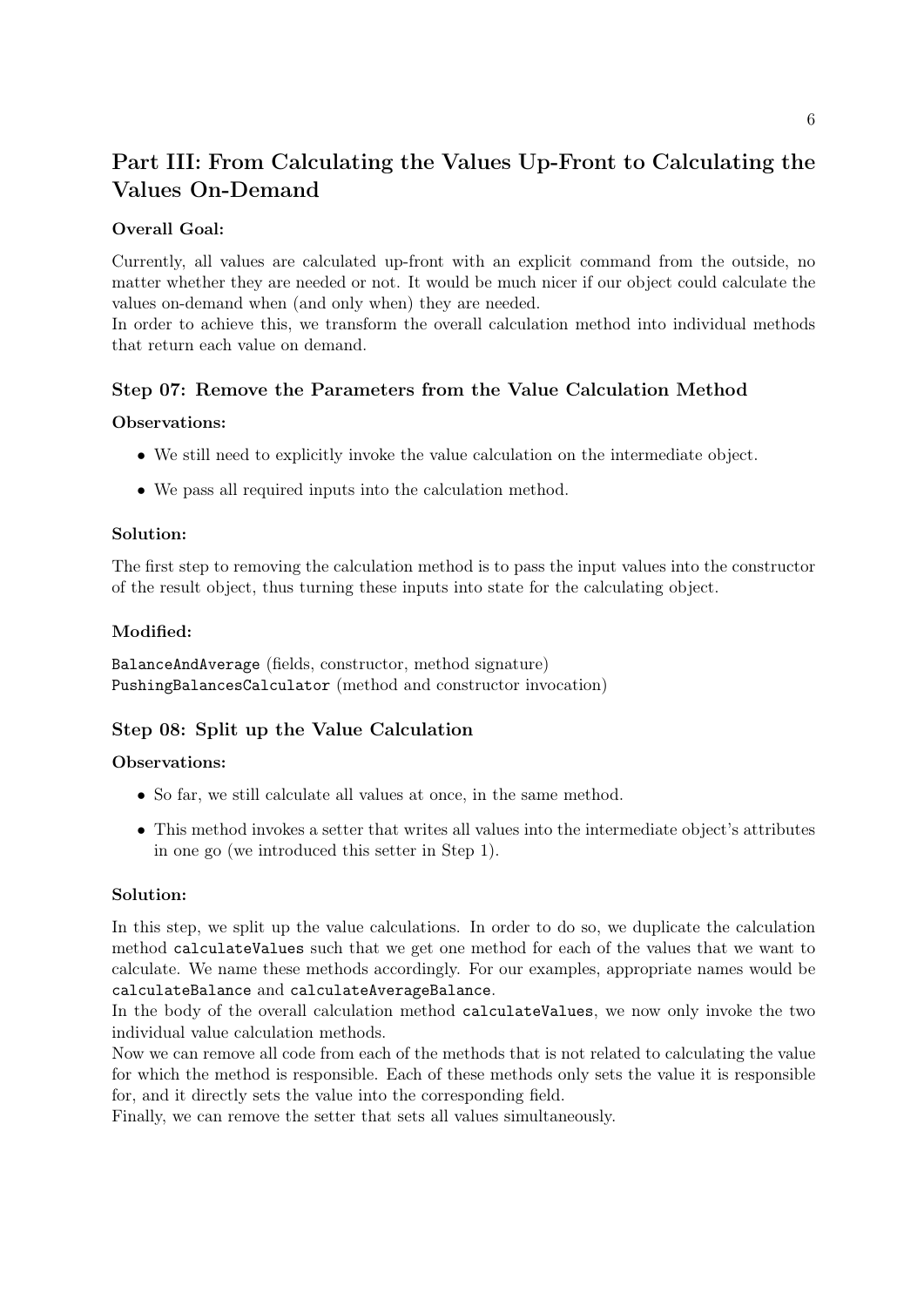# Modified:

```
BalanceAndAverage.calculateBalance() is created
BalanceAndAverage.calculateAverageBalance() is created
BalanceAndAverage.setBalanceAndAverage() is removed
BalanceAndAverage.calculateValues() is modified
```
# Step 09: Return Values from Calculation Methods

## Observations:

• The two calculation methods do calculation and setting of the fields.

We let the calculation methods return values and set the fields inside the calling method.

# Modified:

```
BalanceAndAverage.calculateBalance()
BalanceAndAverage.calculateAverageBalance()
BalanceAndAverage.calculateValues()
```
# Step 10: Turn the Value Calculation Methods into Getters

### Observations:

- In the value calculation methods, we do not write to fields any more. Instead, we just return the calculated values.
- These methods are still invoked from the outside (via the invocation method that invokes all of the single calculation methods). The return values are assigned to fields.
- We have getters that read the values from the fields and return them.

# Solution:

In the getters of the intermediate object, we do not return the field values but instead we directly invoke the value calculation methods and return their results.

Now we can remove the overall calculation method and its invocation from the outside.

Finally, we can inline the value calculation methods and remove the fields.

As a result, we have getters for the individual values of the intermediate object which describe exactly how each value is being calculated.

# Modified:

BalanceAndAverage (fields and calculate... methods are removed) PushingBalancesCalculator.fillData() (calculation method invocation is removed).

# Step 11: Simplification

# Observations:

- The calculation of the average balance is quite complicated.
- The calculation of the average balance is isolated and easily testable.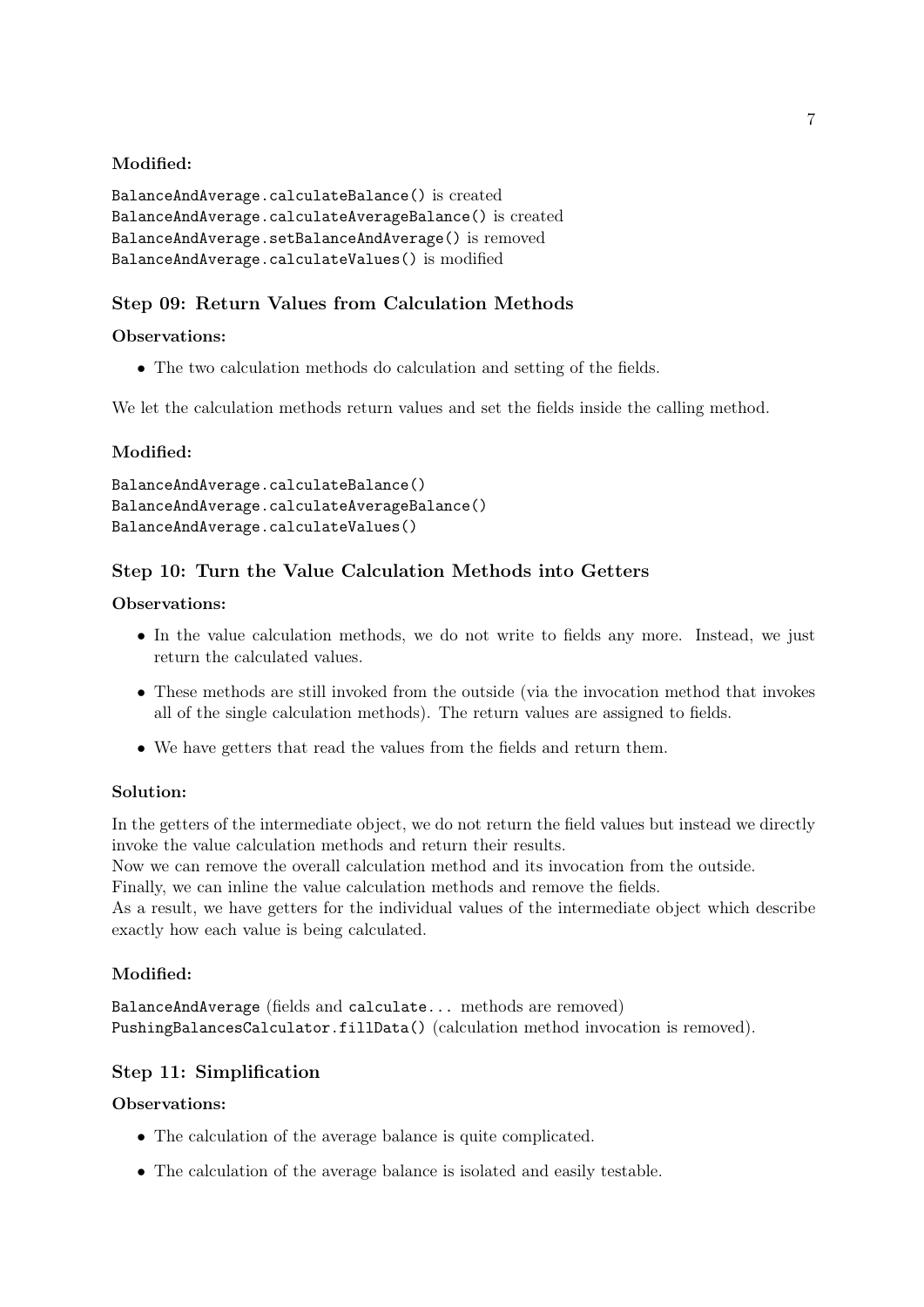Now that we can see each value calculation in isolation, we often notice that we can perform simplifications of the algorithms.

#### Solution:

We can simplify the algorithm or even rewrite it (with TDD if we like). It is now easy to clarify the business aspects of this logic and to develop a new algorithm.

We demonstrate the change of algorithms with an example. Suppose we have a balance like this:



i.e. there is a transaction of 100 on the 10th and a transaction of 200 on the 20th to an initially empty account. We want to determine the average, which is the area under the graph divided by the number of days in the month.

The existing algorithm determines the average like this:



Whenever a transaction occurs, the algorithm calculates the area under the graph for the number of days between the previous transaction (or the start of the month) and the current transaction and divides it by the number of days that are between these two dates. The disadvantage is that we have many special cases (beginning and end of month) and that we need to keep track of the current balance and of when the previous transaction happened.

We prefer to implement the average like this: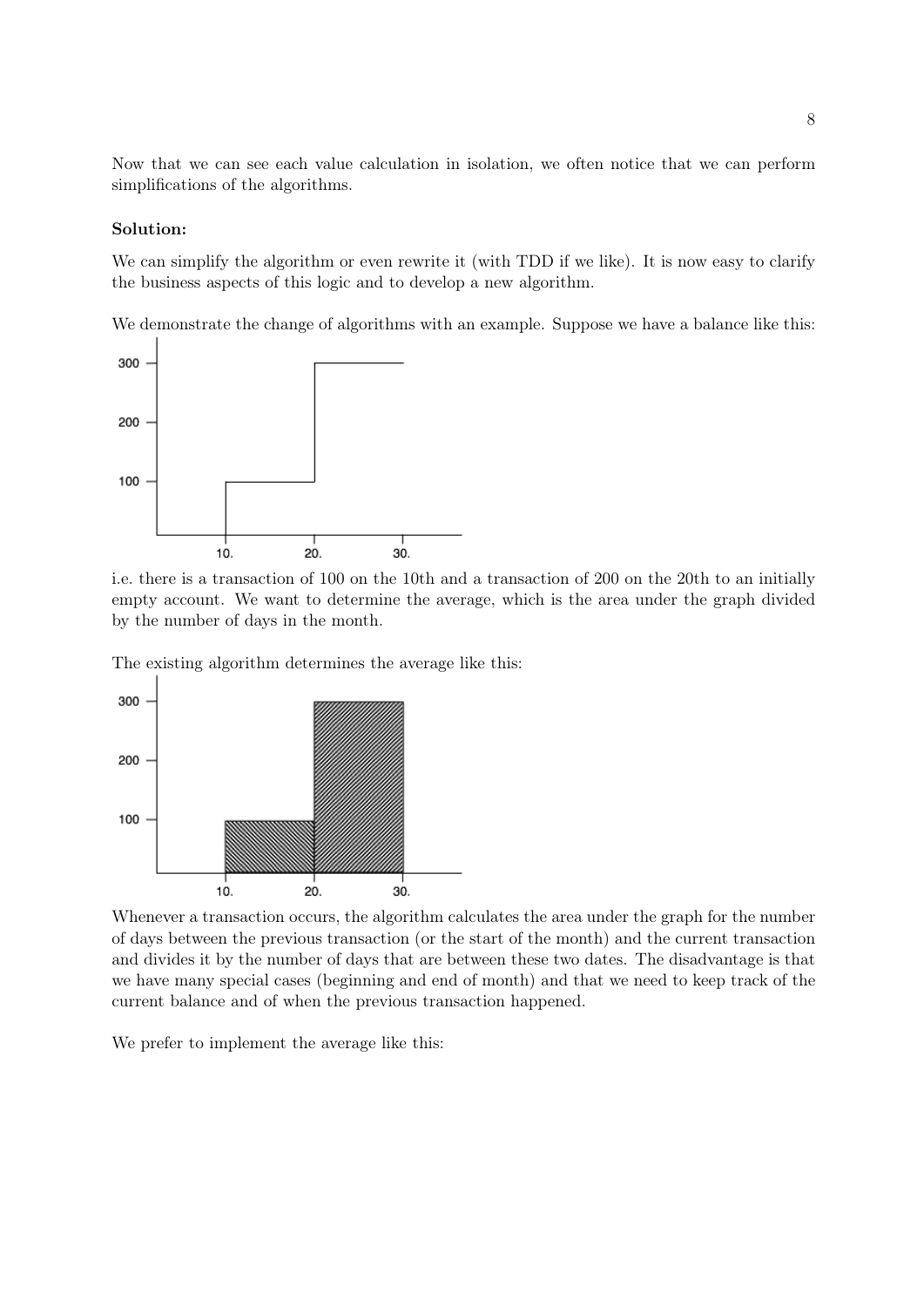

Whenever a transaction occurs, this algorithm calculates its average up to the end of the month. This algorithm is much easier to implement because the average of each transaction can be determined in isolation.

The proof that this algorithm works correctly for transactions with negative amounts is left as an exercise for the reader.

### Modified:

```
BalanceAndAverage.getAverageBalance()
BalanceAndAverage.calculateProportionalBalance() is removed
BalanceAndAverage.rateOf() is created
```
# Final Step: Achieving the "Pull" Structure (Workspace: Pull)

#### Observations:

- The outer for loop from the beginning still uses the same variable for the calculation objects.
- After one loop iteration, the calculation object is gone. We cannot access the results later on.
- If we want to access the results again at a later time, we need to recalculate everything again and again.

### Solution:

Transform the calculation objects into a chained structure of calculation objects (called Month) where each month can access its predecessor's values.

Create this chained structure up-front (using a Months-object). Fill it with all relevant input data.

In the for-loop, simply access the calculated results of the months.

Introduce caching of the calculated results in order to avoid performance issues.

### Modified:

BalanceAndAverage is converted to Month (with variants) Months is extracted from PullingBalancesCalculator